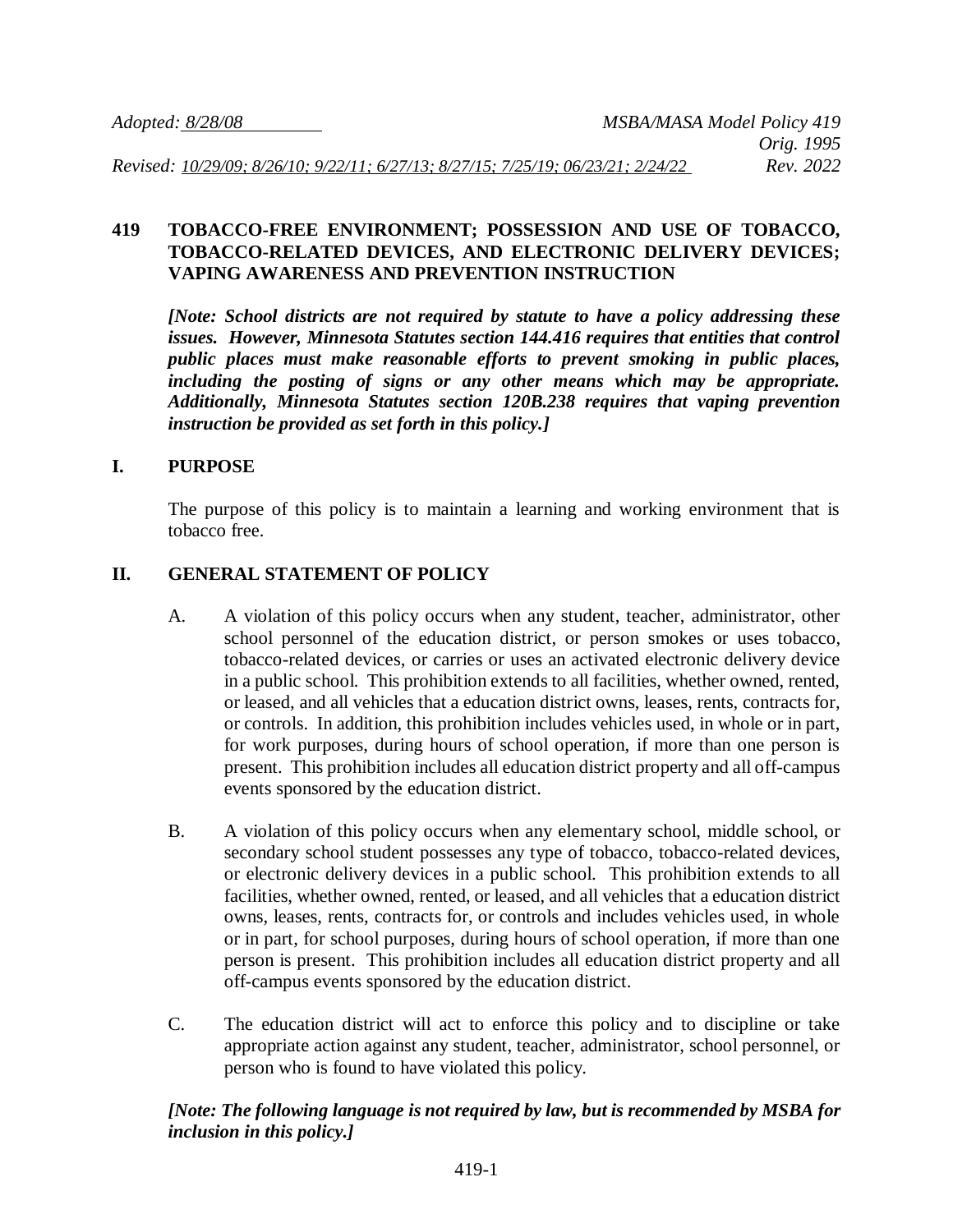*D. The school district will not solicit or accept any contributions or gifts of money, curricula, materials, or equipment from companies that directly manufacture and are identified with tobacco products, tobacco-related devices, or electronic delivery devices. The school district will not promote or allow promotion of tobacco products or electronic delivery devices on school property or at schoolsponsored events.*

#### **III. DEFINITIONS**

- A. "Electronic delivery device" means any product containing or delivering nicotine, lobelia, or any other substance, whether natural or synthetic, intended for human consumption that can be used by a person to simulate smoking in the delivery of nicotine or any other substance through inhalation of aerosol or vapor from the product. Electronic delivery devices includes but is not limited to devices manufactured, marketed, or sold as electronic cigarettes, electronic cigars, electronic pipe, vape pens, modes, tank systems, or under any other product name or descriptor. Electronic delivery device includes any component part of a product, whether or not marketed or sold separately. Electronic delivery device excludes drugs, devices, or combination products, as those terms are defined in the Federal Food, Drug, and Cosmetic Act, that are authorized for sale by the United States Food and Drug Administration.
- B. "Heated tobacco product" means a tobacco product that produces aerosols containing nicotine and other chemicals which are inhaled by users through the mouth.
- C. "Tobacco" means cigarettes and any product containing, made, or derived from tobacco that is intended for human consumption, whether chewed, smoked, absorbed, dissolved, inhaled, snorted, sniffed, or ingested by any other means, or any component, part, or accessory of a tobacco product, including, but not limited to, cigars; cheroots; stogies; perique; granulated, plug cut, crimp cut, ready rubbed, and other smoking tobacco; snuff; snuff flour; cavendish; plug and twist tobacco; fine cut and other chewing tobacco; shorts; refuse scraps, clippings, cuttings and sweepings of tobacco; and other kinds and forms of tobacco. Tobacco excludes any drugs, devices, or combination products, as those terms are defined in the Federal Food, Drug, and Cosmetic Act, that are authorized for sale by the United States Food and Drug Administration.
- D. "Tobacco-related devices" means cigarette papers or pipes for smoking or other devices intentionally designed or intended to be used in a manner which enables the chewing, sniffing, smoking, or inhalation of vapors aerosol or vapor of tobacco or tobacco products. Tobacco-related devices include components of tobaccorelated devices which may be marketed or sold separately.
- E. "Smoking" means inhaling, exhaling, burning, or carrying any lighted or heated cigar, cigarette, pipe, or any other lighted or heated product containing, made, or derived from nicotine, tobacco, marijuana, or other plant, whether natural or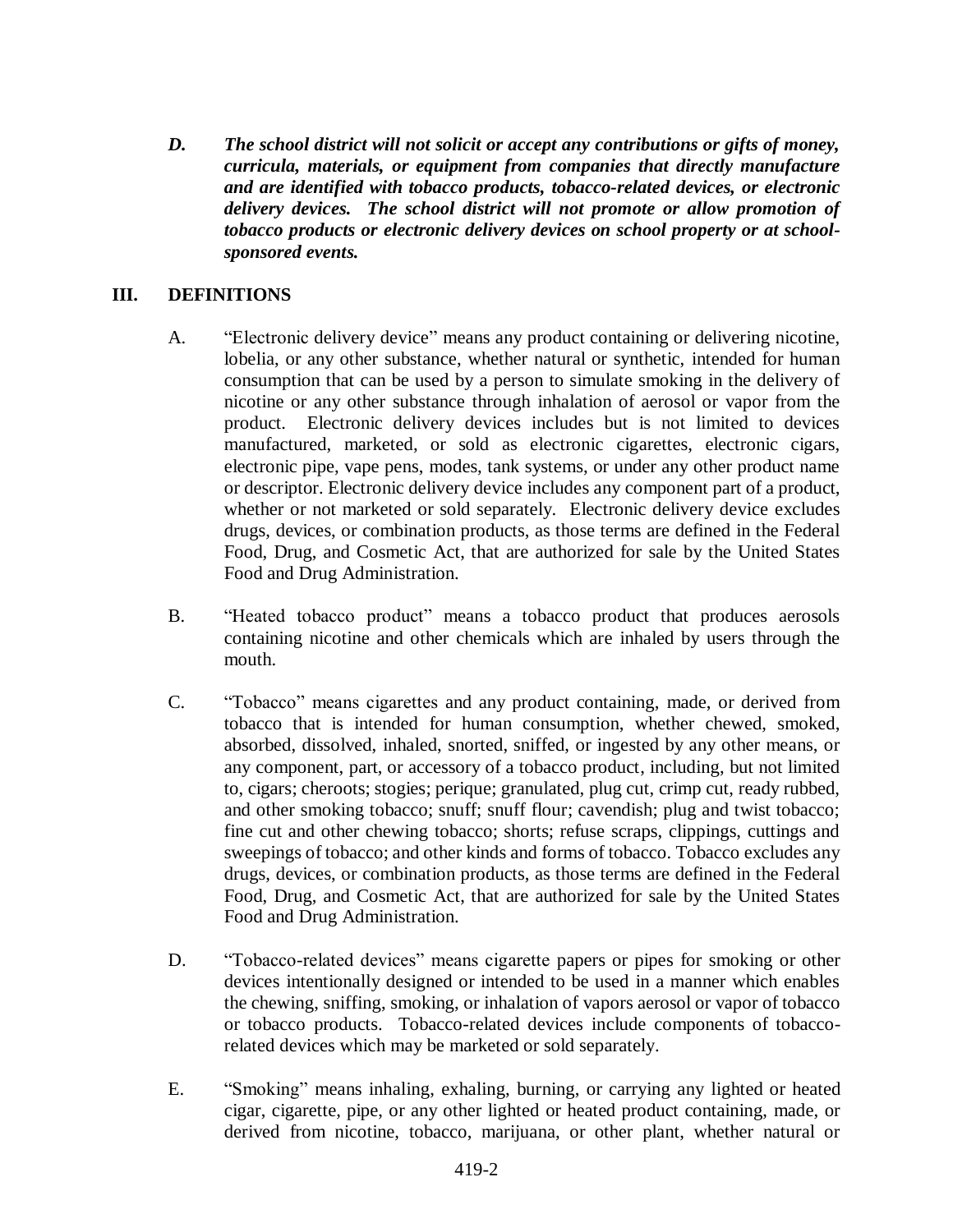synthetic, that is intended for inhalation. Smoking includes carrying or using an activated electronic delivery device.

F. "Vaping" means using an activated electronic delivery device or heated tobacco product.

# **IV. EXCEPTIONS**

- A. A violation of this policy does not occur when an Indian adult lights tobacco on education district property as a part of a traditional Indian spiritual or cultural ceremony. An Indian is a person who is a member of an Indian tribe as defined under Minnesota law.
- B. A violation of this policy does not occur when an adult nonstudent possesses a tobacco or nicotine product that has been approved by the United States Food and Drug Administration for sale as a tobacco-cessation product, as a tobaccodependence product, or for other medical purposes, and is being marketed and sold solely for such an approved purpose. Nothing in this exception authorizes smoking or use of tobacco, tobacco-related devices, or electronic delivery devices on school property or at off-campus events sponsored by the education district.

## **V. VAPING PREVENTION INSTRUCTION**

- A. The education district must provide vaping prevention instruction at least once to students in grades 6 through 8.
- B. The education district may use instructional materials based upon the Minnesota Department of Health's school e-cigarette toolkit or may use other smoking prevention instructional materials with a focus on vaping and the use of electronic delivery devices and heated tobacco products. The instruction may be provided as part of the education district's locally developed health standards.

**[NOTE: In addition, school districts may choose to require (a) evidence-based vaping prevention instruction to students in grades 9 through 12; and/or (b) a peer-to-peer education program to provide vaping prevention instruction.]**

## **VI. ENFORCEMENT**

- A. All individuals on school premises shall adhere to this policy.
- B. Students who violate this tobacco-free policy shall be subject to education district discipline procedures.
- C. Education district administrators and other school personnel who violate this tobacco-free policy shall be subject to education district discipline procedures.
- D. Education district action taken for violation of this policy will be consistent with requirements of applicable collective bargaining agreements, Minnesota or federal